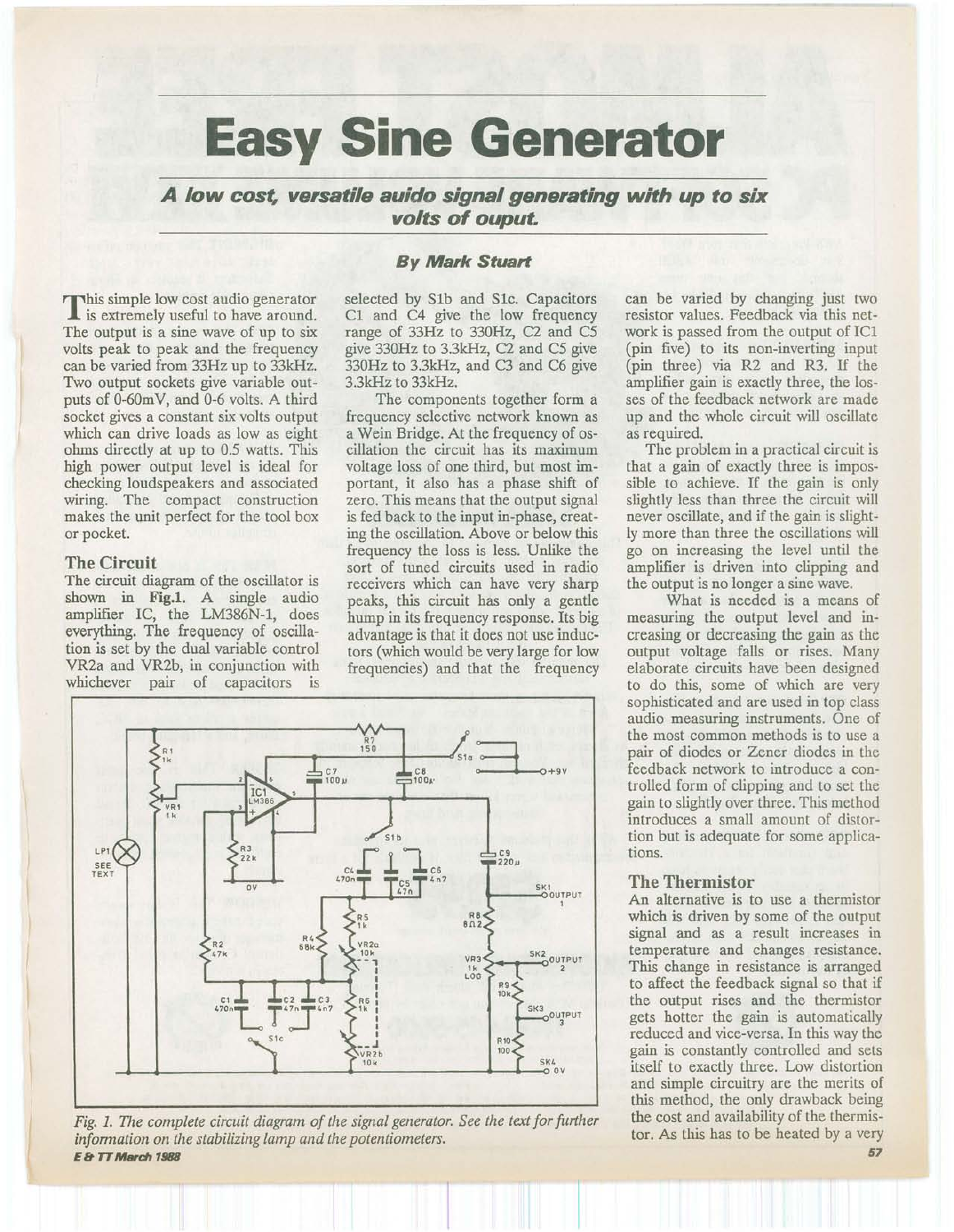# **Easy Sine Generator**

small signal it has to be physically small and contained inside an evacuated glass envelope. In this circuit the thermistor method has not been used but instead a small cheap filament lamp is employed.

#### Lamp Characteristics

It is generally known that the resistance of a filament lamp changes as it heats and cools. What is probably less well known is exactly how much. To get some idea of the figures involved a small bulb of 12 volts 60mA rating was tested. The voltage across it was varied and the current measured at different voltages from 25 millivolts upwards. The resulting curve is plotted in Fig. 2. A normal resistor would produce a straight line as shown by the dotted line for a 200 ohm resistor. The shape of the curve shows that initially the current increases rapidly for only a small increase in voltage but gradually increases less and less as the voltage gets higher.

At very low current and voltage (1mA, 25m V) the slope of the curve shows the resistance to be around 25 ohms. At higher currents the effective resistance rises, becoming 335 ohms at 12 volts. This has very interesting implications from the point of view of switch-on surges. In this case a 60mA bulb will actually look like a 25 ohm resistor at switch-on and will draw a current of 500mA. If the power supply can only provide 250mA, then a voltage dip will occur which could result in numerous undesirable circuit effects. If is assumed that all bulbs behave similarly it indicates that a car headlight bulb rated at 48 watts or four amps will draw an initial surge current at switch-on of around 35A. The headlamp switch must therefore be able to handle regular 60A current surges.

Getting back to the original purpose of all this, it is clear that the bulb filament can be used in the same way as a thermistor to control the gain of the oscillator circuit. The bulb resistance increases as the power in it increases and this must be arranged so that it causes a decrease of circuit gain.

#### Second Feedback Loop

The arrangement shown in Fig. 1 achieves the necessary control by introducing a second feedback loop around ICl. This loop is from the output to the inverting input, and so it is



*Fig. 2. Lamp resistance variation with current.* 

negative feedback. The output signal is therefore shunted away and has little coupled via C8 and R7 to the lamp effect. Without negative feedback the LP1. The voltage across the lamp is circuit has high gain and so oscillation tapped off via Rl and VRl and fed to commences and builds up. pin two of ICL Operation is as follows: As LP1 is heated by the increasing Initially when the circuit is switched output signal, its resistance increases on, LPl is cold and so has a very low and so the voltage across it also inresistance. Any feedback via R7 is creases. This causes more negative



*Fig. 3. The printed circuit layout and wiring details.*